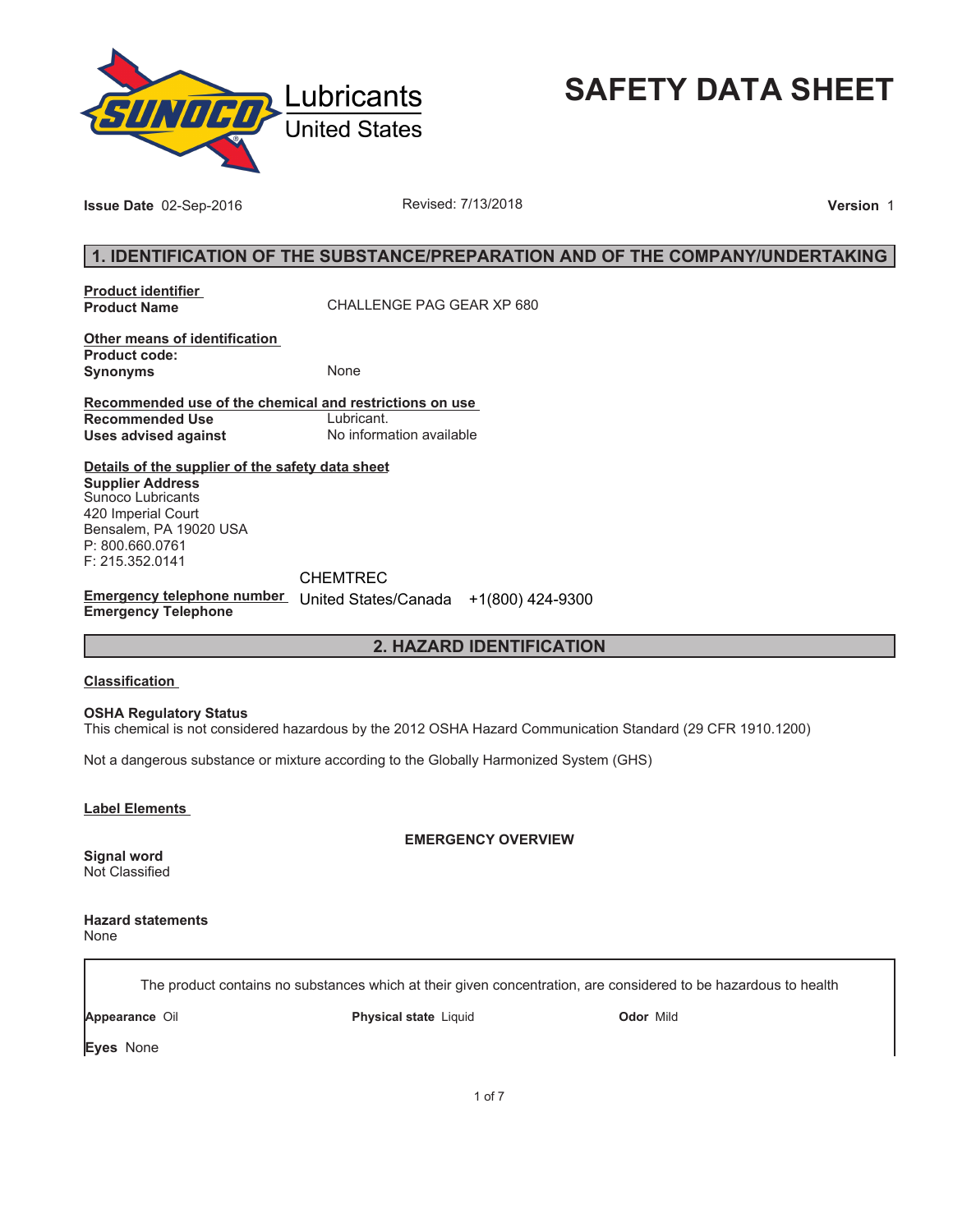## **Hazards not otherwise classified (HNOC)**

**Other information**

Harmful to aquatic life with long lasting effects

## **3. COMPOSITION/INFORMATION ON INGREDIENTS**

\_\_\_\_\_\_\_\_\_\_\_\_\_\_\_\_\_\_\_\_\_\_\_\_\_\_\_\_\_\_\_\_\_\_\_\_\_\_\_\_\_\_\_\_\_\_\_\_\_\_\_\_\_\_\_\_\_\_\_\_\_\_\_\_\_\_\_\_\_\_\_\_\_\_\_\_\_\_\_\_\_\_\_\_\_\_\_\_\_\_\_\_\_

The product contains no substances which at their given concentration, are considered to be hazardous to health.

| <b>Components</b>                                           |                                                                                                                                    | <b>CAS-No</b>                | Weight %     | <b>Trade Secret</b> |
|-------------------------------------------------------------|------------------------------------------------------------------------------------------------------------------------------------|------------------------------|--------------|---------------------|
| Polyalkylene Glycol                                         |                                                                                                                                    | Proprietary                  | $80 - 100\%$ |                     |
|                                                             |                                                                                                                                    |                              |              |                     |
|                                                             |                                                                                                                                    | <b>4. FIRST AID MEASURES</b> |              |                     |
| <b>First aid measures</b>                                   |                                                                                                                                    |                              |              |                     |
| Eye contact:                                                | Rinse immediately with plenty of water, also under the eyelids, for at least 15 minutes. If<br>symptoms persist, call a physician. |                              |              |                     |
| Skin contact:                                               | Wash off immediately with soap and plenty of water. If skin irritation persists, call a<br>physician.                              |                              |              |                     |
| Inhalation:                                                 | Move to fresh air in case of accidental inhalation of vapours. If symptoms persist, call a<br>physician.                           |                              |              |                     |
| Ingestion:                                                  | Drink plenty of water. Do not induce vomiting without medical advice. If symptoms persist,<br>call a physician.                    |                              |              |                     |
| Most important symptoms and effects, both acute and delayed |                                                                                                                                    |                              |              |                     |

**Symptoms** No information available.

## **Indication of any immediate medical attention and special treatment needed**

## **5. FIRE-FIGHTING MEASURES**

### **Suitable extinguishing media:**

Water. Dry chemical. Carbon dioxide (CO2). Foam.

Unsuitable extinguishing media No information available **Specific hazards arising from the chemical** In the event of fire, cool tanks with water spray.

### **Explosion data**

**Sensitivity to Mechanical Impact** None. **Sensitivity to Static Discharge** None.

### **Special protective equipment for firefighters:**

As in any fire, wear self-contained breathing apparatus pressure-demand, MSHA/NIOSH (approved or equivalent) and full protective gear.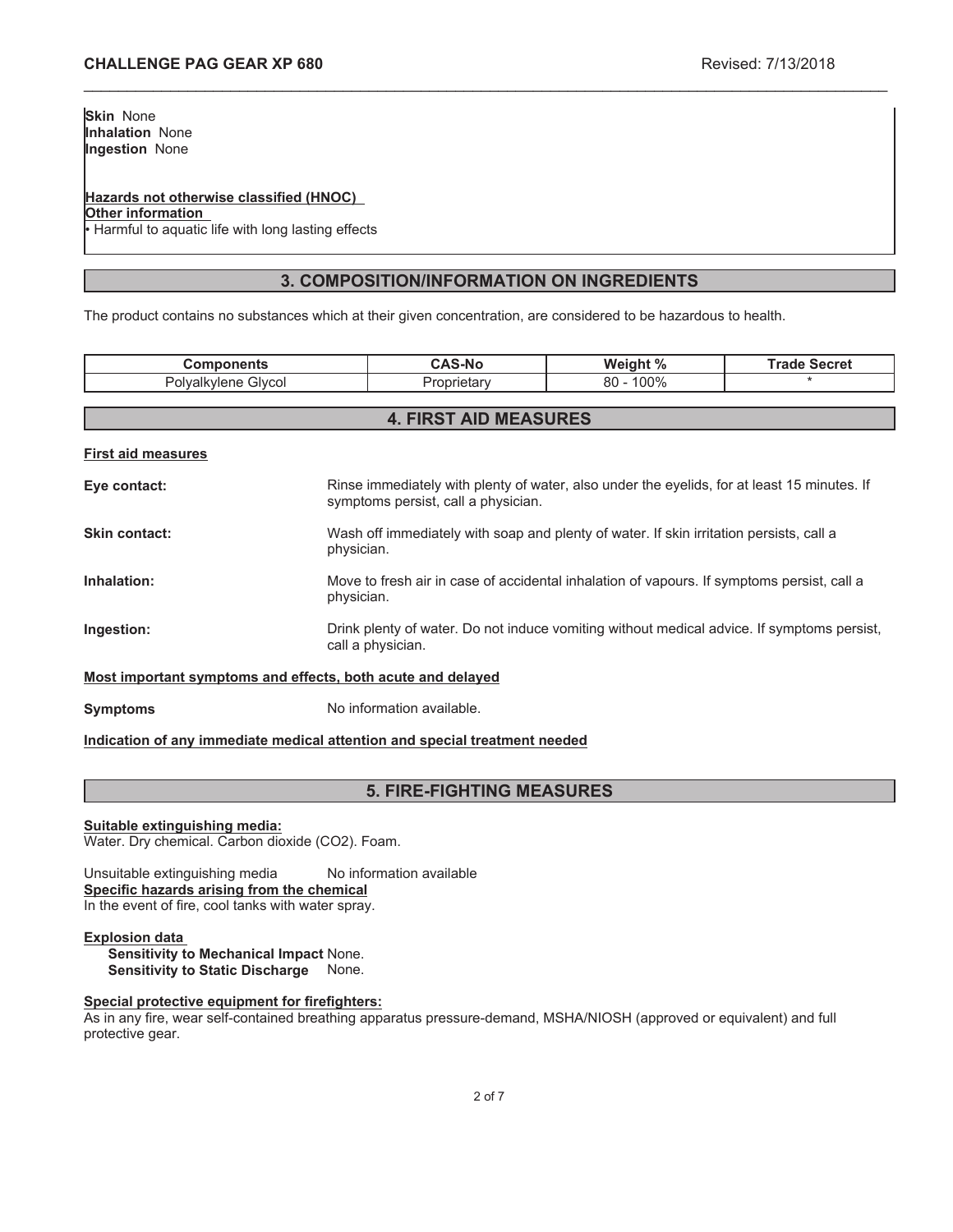|                                                                       |                                                                             | <b>6. ACCIDENTAL RELEASE MEASURES</b>                      |                                                                                                    |
|-----------------------------------------------------------------------|-----------------------------------------------------------------------------|------------------------------------------------------------|----------------------------------------------------------------------------------------------------|
| Personal precautions, protective equipment and emergency procedures   |                                                                             |                                                            |                                                                                                    |
| <b>Personal precautions:</b>                                          |                                                                             |                                                            | Contaminated surfaces will be extremely slippery. Use personal protective equipment.               |
| <b>Environmental precautions</b>                                      |                                                                             |                                                            |                                                                                                    |
| <b>Environmental precautions:</b>                                     |                                                                             | Do not flush into surface water or sanitary sewer system.  |                                                                                                    |
| Methods and material for containment and cleaning up                  |                                                                             |                                                            |                                                                                                    |
| <b>Methods for containment</b>                                        |                                                                             | Prevent further leakage or spillage if safe to do so.      |                                                                                                    |
| Methods for cleaning up:                                              | container.                                                                  |                                                            | Absorb spill with inert material (e.g. dry sand or earth), then place in a chemical waste          |
|                                                                       |                                                                             | 7. HANDLING AND STORAGE                                    |                                                                                                    |
| <b>Precautions for safe handling</b>                                  |                                                                             |                                                            |                                                                                                    |
| <b>Handling</b>                                                       |                                                                             | container slippery. Avoid contact with eyes and skin.      | Do not breathe vapors or spray mist. Spilling onto the container's outside will make               |
| Conditions for safe storage, including any incompatibilities          |                                                                             |                                                            |                                                                                                    |
| <b>Storage Conditions</b>                                             |                                                                             |                                                            | Keep containers dry and tightly closed to avoid moisture absorption and contamination              |
| 8. EXPOSURE CONTROLS/PERSONAL PROTECTION                              |                                                                             |                                                            |                                                                                                    |
| <b>Control parameters</b>                                             |                                                                             |                                                            |                                                                                                    |
| <b>Exposure Guidelines</b>                                            |                                                                             |                                                            | Contains mineral oil, vegetable oil, and/or synthetic oil. Under conditions which may              |
| <b>Appropriate engineering controls</b>                               |                                                                             |                                                            | generate mists, observe the OSHA PEL of 5 mg/m <sup>3</sup> , ACGIH STEL of 10 mg/m <sup>3</sup> . |
| <b>Engineering measures to reduce</b><br>exposure:                    |                                                                             | Ensure adequate ventilation, especially in confined areas. |                                                                                                    |
| Individual protection measures, such as personal protective equipment |                                                                             |                                                            |                                                                                                    |
| <b>Respiratory protection:</b>                                        | protective suit.                                                            |                                                            | In case of mist, spray or aerosol exposure wear suitable personal respiratory protection and       |
| Hand protection:                                                      | Nitrile rubber                                                              |                                                            |                                                                                                    |
| Eye protection:<br>Skin and body protection:                          | Safety glasses                                                              |                                                            | Usual safety precautions while handling the product will provide adequate protection               |
| <b>General Hygiene Considerations</b>                                 | against this potential effect<br>Avoid contact with skin, eyes and clothing |                                                            |                                                                                                    |
| 9. PHYSICAL AND CHEMICAL PROPERTIES                                   |                                                                             |                                                            |                                                                                                    |
| Information on basic physical and chemical properties                 |                                                                             |                                                            |                                                                                                    |
| Physical state Liquid<br>Appearance Oil                               | Odor Mild                                                                   | Color Clear                                                | Odor threshold No information                                                                      |

\_\_\_\_\_\_\_\_\_\_\_\_\_\_\_\_\_\_\_\_\_\_\_\_\_\_\_\_\_\_\_\_\_\_\_\_\_\_\_\_\_\_\_\_\_\_\_\_\_\_\_\_\_\_\_\_\_\_\_\_\_\_\_\_\_\_\_\_\_\_\_\_\_\_\_\_\_\_\_\_\_\_\_\_\_\_\_\_\_\_\_\_\_

| <b>TYPPVAINIIVV</b> VII |               | VWVI IIII        | <b>UUIVI VIVUI</b> |                | available |
|-------------------------|---------------|------------------|--------------------|----------------|-----------|
| <b>Property</b>         | <b>Values</b> | Remarks • Method | рH                 | Not applicable |           |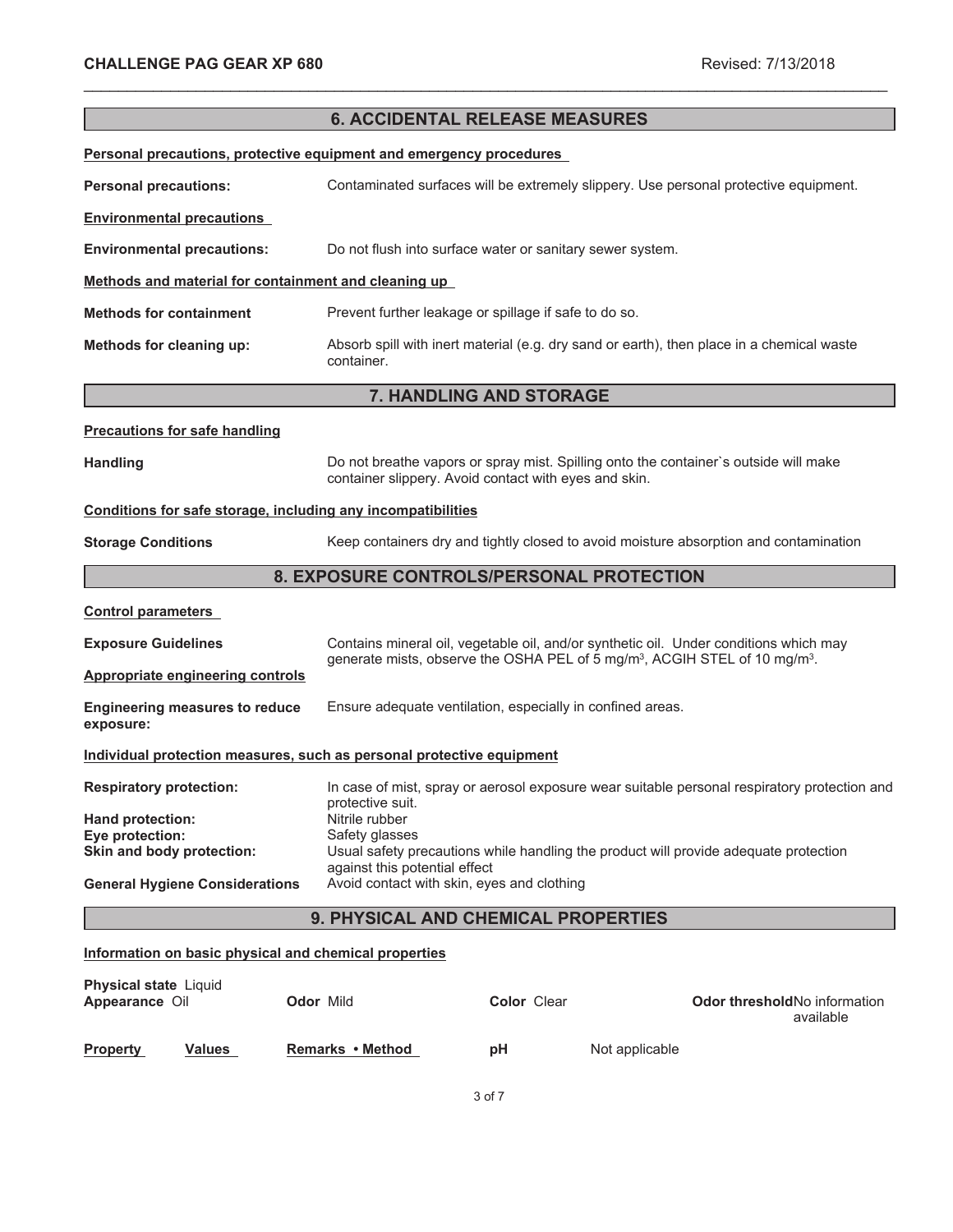## **CHALLENGE PAG GEAR XP 680 Revised: 7/13/2018**

| <b>Melting</b><br>point/freezing available<br>point                                                    | No information                            |                                                                                                                                          | <b>Boiling point / No information</b><br>boiling range available |                                          |  |
|--------------------------------------------------------------------------------------------------------|-------------------------------------------|------------------------------------------------------------------------------------------------------------------------------------------|------------------------------------------------------------------|------------------------------------------|--|
| <b>Flash point</b>                                                                                     | 450 °F                                    | > 232 °C / > Cleveland Open Cup                                                                                                          | <b>Evaporation</b><br>rate                                       | No information<br>available              |  |
| <b>Flammability</b><br>(solid, gas)                                                                    | No information<br>available               |                                                                                                                                          | <b>Flammability</b><br><b>Limit in Air</b>                       |                                          |  |
| Upper<br>flammability<br>limit:                                                                        | No information<br>available               |                                                                                                                                          | Lower<br>flammability available<br>limit:                        | No information                           |  |
| Vapor<br>pressure                                                                                      | No information<br>available               |                                                                                                                                          | Vapor density No information                                     | available                                |  |
| <b>Specific</b><br><b>Gravity</b><br>Solubility in                                                     | > 1.0<br>No information                   |                                                                                                                                          | Water<br>solubility<br><b>Partition</b>                          | Soluble in water<br>No information       |  |
| other solvents available<br><b>Autoignition</b>                                                        | No information                            |                                                                                                                                          | coefficient<br>DecompositionNo information                       | available                                |  |
| temperature<br><b>Kinematic</b><br>viscosity                                                           | available<br>approx. 689<br>cSt @ 40 ° C  |                                                                                                                                          | temperature<br><b>Dynamic</b><br>viscosity                       | available<br>No information<br>available |  |
| <b>Explosive properties</b><br><b>Oxidizing properties</b>                                             |                                           | No information available<br>No information available                                                                                     |                                                                  |                                          |  |
| <b>Other information</b>                                                                               |                                           |                                                                                                                                          |                                                                  |                                          |  |
| <b>Softening point</b><br>Molecular weight<br>VOC Content (%)<br><b>Density</b><br><b>Bulk density</b> |                                           | No information available<br>No information available<br>No information available<br>No information available<br>No information available |                                                                  |                                          |  |
|                                                                                                        |                                           | <b>10. STABILITY AND REACTIVITY</b>                                                                                                      |                                                                  |                                          |  |
| <b>Reactivity</b><br>Not applicable                                                                    |                                           |                                                                                                                                          |                                                                  |                                          |  |
| <b>Chemical stability</b>                                                                              |                                           |                                                                                                                                          |                                                                  |                                          |  |
| <b>Stability</b>                                                                                       | <b>Possibility of Hazardous Reactions</b> | Stable under recommended storage conditions                                                                                              |                                                                  |                                          |  |
| <b>Reactions</b>                                                                                       | <b>Possibility of Hazardous</b>           | None under normal processing.                                                                                                            |                                                                  |                                          |  |
|                                                                                                        | <b>Hazardous polymerization</b>           | None under normal processing.                                                                                                            |                                                                  |                                          |  |
| <b>Conditions to avoid</b>                                                                             |                                           |                                                                                                                                          |                                                                  |                                          |  |
| <b>Conditions to avoid</b>                                                                             | <b>Hazardous Decomposition Products</b>   | No special storage conditions required                                                                                                   |                                                                  |                                          |  |

**Hazardous Decomposition Products** Thermal decomposition can lead to release of irritating gases and vapors **Incompatible materials**

**Incompatible materials Oxidising agents** 

# **11. TOXICOLOGICAL INFORMATION**

**Information on likely routes of exposure**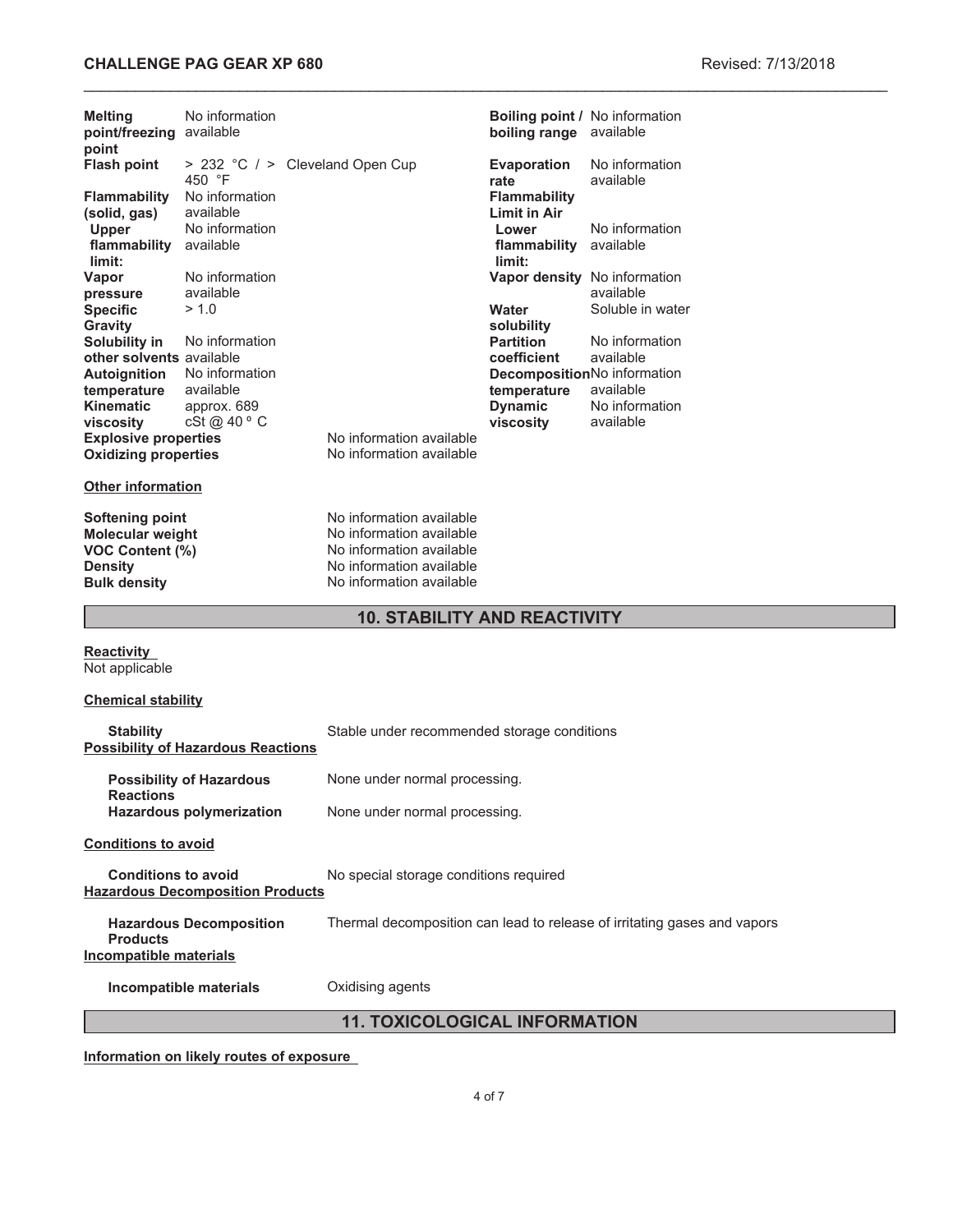$= 320$  mg/m<sup>3</sup> (Rat ) 4 h

| Components                 | Oral LD50                                                                                                               | <b>Dermal LD50</b>                                                                       | <b>Inhalation LC50</b> |
|----------------------------|-------------------------------------------------------------------------------------------------------------------------|------------------------------------------------------------------------------------------|------------------------|
| Ingestion                  | Ingestion may cause gastrointestinal irritation, nausea, vomiting and diarrhoea.                                        |                                                                                          |                        |
| <b>Inhalation</b>          | Vapors and/or aerosols which may be formed at elevated temperatures may be irritating to<br>eyes and respiratory tract. |                                                                                          |                        |
| <b>Skin contact</b>        | Substance does not generally irritate and is only mildly irritating to the skin.                                        |                                                                                          |                        |
| Eye contact                | May cause slight irritation.                                                                                            |                                                                                          |                        |
| <b>Product Information</b> |                                                                                                                         | Product does not present an acute toxicity hazard based on known or supplied information |                        |

\_\_\_\_\_\_\_\_\_\_\_\_\_\_\_\_\_\_\_\_\_\_\_\_\_\_\_\_\_\_\_\_\_\_\_\_\_\_\_\_\_\_\_\_\_\_\_\_\_\_\_\_\_\_\_\_\_\_\_\_\_\_\_\_\_\_\_\_\_\_\_\_\_\_\_\_\_\_\_\_\_\_\_\_\_\_\_\_\_\_\_\_\_

#### **Information on toxicological effects**

#### **Delayed and immediate effects as well as chronic effects from short and long-term exposure**

Polyalkylene Glycol -  $\overline{\phantom{a}}$  -  $\overline{\phantom{a}}$  -

| <b>Sensitization</b><br><b>Mutagenic effects:</b><br>Carcinogenicity | No sensitization responses were observed.<br>Did not show mutagenic or teratogenic effects in animal experiments.<br>This product does not contain any carcinogens or potential carcinogens as listed by OSHA,<br>IARC or NTP. |
|----------------------------------------------------------------------|--------------------------------------------------------------------------------------------------------------------------------------------------------------------------------------------------------------------------------|
| <b>Reproductive toxicity</b>                                         | This product does not contain any known or suspected reproductive hazards.                                                                                                                                                     |
| <b>STOT - Single Exposure</b>                                        | None under normal use conditions.                                                                                                                                                                                              |
| <b>STOT - Repeated Exposure</b>                                      | None under normal use conditions.                                                                                                                                                                                              |
| <b>Aspiration hazard</b>                                             | Not applicable.                                                                                                                                                                                                                |

## **Numerical measures of toxicity - Product Information**

#### **The following values are calculated based on chapter 3.1 of the GHS document** .

| ATEmix (oral)                 | 32286 mg/kg |
|-------------------------------|-------------|
| <b>ATEmix (dermal)</b>        | 21804 mg/kg |
| ATEmix (inhalation-dust/mist) | 330 mg/l    |

## **12. ECOLOGICAL INFORMATION**

#### **Ecotoxicity**

Harmful to aquatic life with long lasting effects

0.392088415% of the mixture consists of components(s) of unknown hazards to the aquatic environment

# **Persistence and degradability**

No information available.

#### **Bioaccumulation** No information available.

### **Mobility**

Soluble in water.

## **13. DISPOSAL CONSIDERATIONS**

### **Waste treatment methods**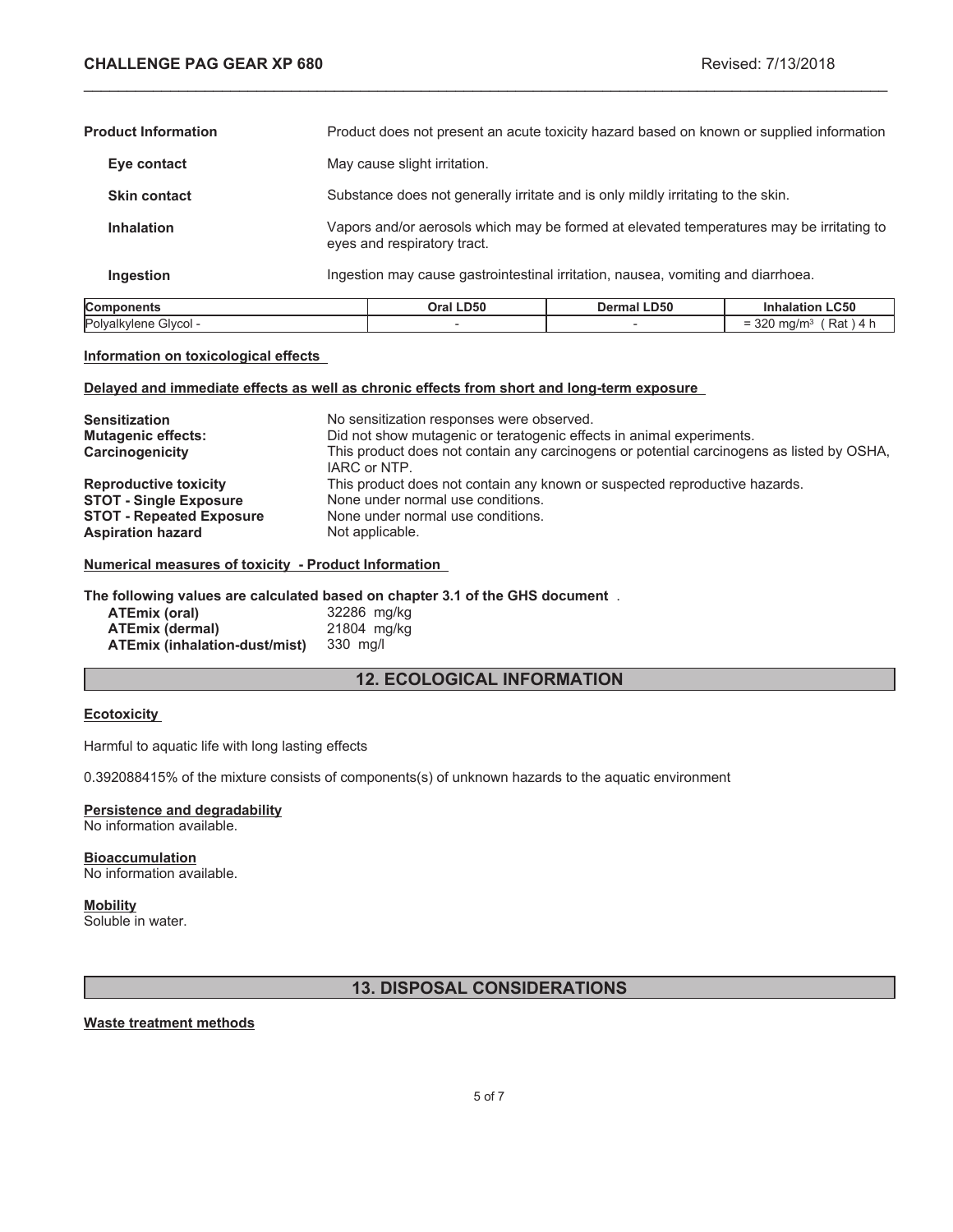**Disposal of wastes** Disposal should be in accordance with applicable regional, national and local laws and regulations.

**Contaminated packaging Do not reuse container.** 

## **14. TRANSPORT INFORMATION**

\_\_\_\_\_\_\_\_\_\_\_\_\_\_\_\_\_\_\_\_\_\_\_\_\_\_\_\_\_\_\_\_\_\_\_\_\_\_\_\_\_\_\_\_\_\_\_\_\_\_\_\_\_\_\_\_\_\_\_\_\_\_\_\_\_\_\_\_\_\_\_\_\_\_\_\_\_\_\_\_\_\_\_\_\_\_\_\_\_\_\_\_\_

**DOT** Not Regulated by any means of transportation

## **15. REGULATORY INFORMATION**

| <b>International Inventories</b> |                                                                         |
|----------------------------------|-------------------------------------------------------------------------|
| <b>TSCA:</b>                     | Listed in TSCA                                                          |
| DSL:                             | All of the components in this product are listed in DSL                 |
| <b>EINECS/ELINCS</b>             | This product complies with EINECS/ELINCS                                |
| <b>CHINA:</b>                    | This product complies with China IECSC.                                 |
| <b>KECL:</b>                     | This product complies with Korea KECL.                                  |
| <b>PICCS:</b>                    | This product complies with Philippines PICCS.                           |
| AICS:                            | All the constituents of this material are listed on the Australian AICS |

#### **Legend:**

**TSCA** - United States Toxic Substances Control Act Section 8(b) Inventory

**DSL/NDSL** - Canadian Domestic Substances List/Non-Domestic Substances List

- **EINECS/ELINCS** European Inventory of Existing Chemical Substances/European List of Notified Chemical Substances
- **ENCS** Japan Existing and New Chemical Substances

**IECSC** - China Inventory of Existing Chemical Substances

**KECL** - Korean Existing and Evaluated Chemical Substances

**PICCS** - Philippines Inventory of Chemicals and Chemical Substances

**AICS** - Australian Inventory of Chemical Substances

### **Federal Regulations**

### **SARA 313**

Section 313 of Title III of the Superfund Amendments and Reauthorization Act of 1986 (SARA). This product does not contain any chemicals which are subject to the reporting requirements of the Act and Title 40 of the Code of Federal Regulations, Part 372

| N٥ |
|----|
| N٥ |
| N٥ |
| N٥ |
| N٥ |
|    |

#### **CWA (Clean Water Act)**

This product does not contain any substances regulated as pollutants pursuant to the Clean Water Act (40 CFR 122.21 and 40 CFR 122.42)